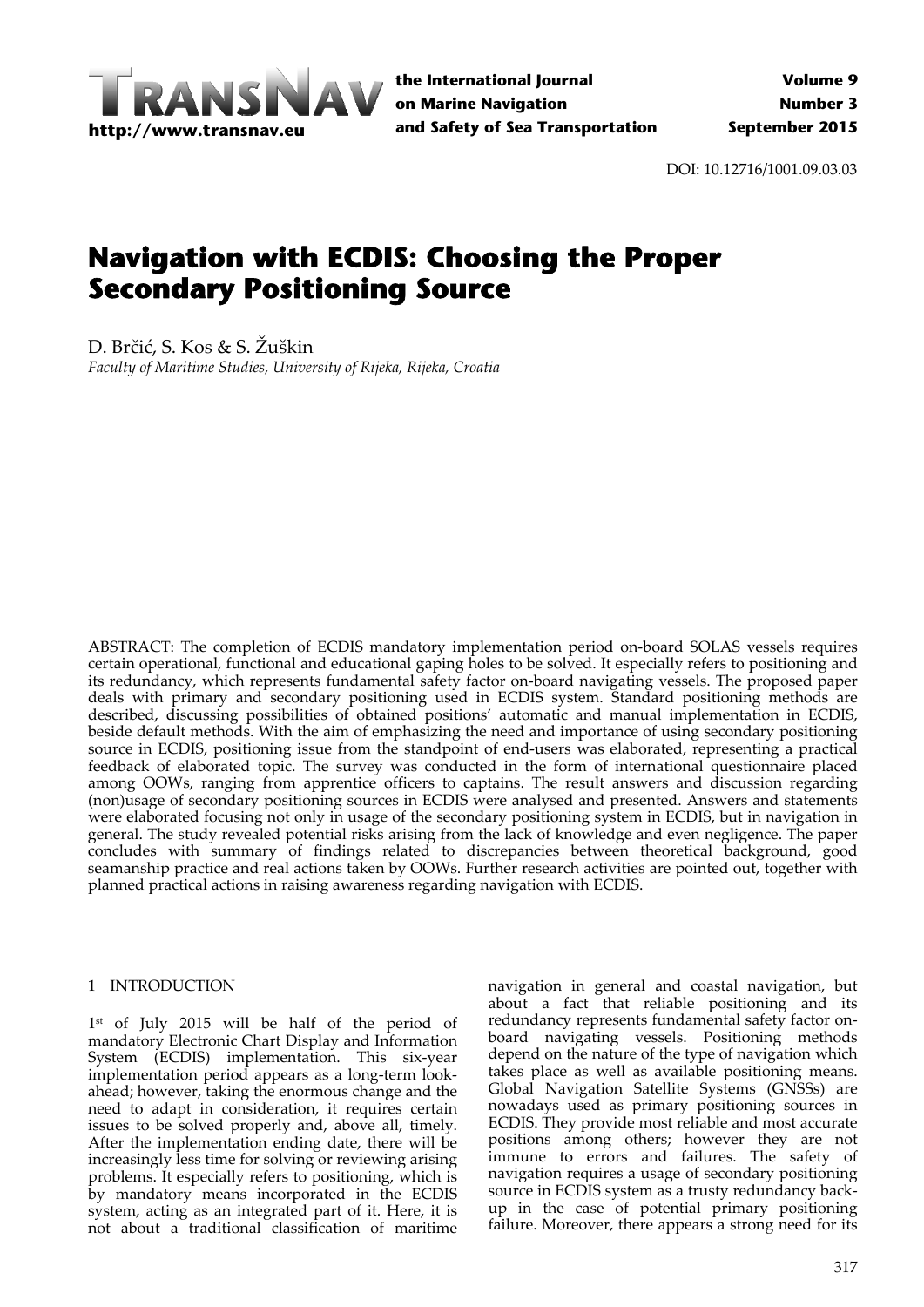verification by comparing obtained positions with other, independent methods and techniques. The proposed paper deals with positioning in ECDIS system and the usage of reliable secondary positioning source. Standard positioning methods are described along with their pros and cons, pointing<br>out the possibility of obtained positions' out the possibility of obtained implementation in ECDIS. Considering common navigational practice and theoretical background for good seamanship, the positioning issue from the standpoint of the end-users, i.e. navigational officers was elaborated. During the period of 2013‐2015 a survey in the form of international questionnaire was placed among seafarers, ranging from apprentice officers to captains. The questionnaire contains questions related to experience with ECDIS, operation, personal opinion regarding justification of ECDIS system as a primary navigation mean, withdrawal of paper charts and other specific problems with which OOWs, as skilled end‐users, are facing with. Questions and answers regarding ECDIS positioning were elaborated. The results and discussion regarding (non‐) usage of secondary positioning in ECDIS were presented and analysed. Answers and statements were elaborated focusing not only in using the secondary positioning in ECDIS, but on navigation in general. In this way, a practical feedback was obtained, identifying potential risks arising from sequence of events in operational navigation. The main causal process here is transitional period of ECDIS implementation. The paper concludes with summary of findings and points out further research activities and practical actions needed, aiming at safer navigation and raising situational awareness.

## 2 POSITIONING

This chapter gives an insight into positioning methods used nowadays on board merchant vessels. A short overview of traditional methods is also presented, in order to emphasize the flow and the significance of transition period. It refers not only to positioning, but development of navigation tools, navigation conduction in general and its repercussions.

## 2.1 *General considerations*

Positioning can be classified in order of which type of navigation takes place: ocean going, coastal, navigation in port approaches and restricted waterways, and navigation in port areas and inland waterways (Bowditch 2002, IMO A 860(20) 1997, IMO MSC 915(22) 2001, Brčić et al. 2014). The navigation type determines (available and proper) positioning methods, positioning frequency and the required redundancy level. The most distinct difference appears between ocean and coastal navigation. In open‐sea navigation, the officer of the watch (OOW) cannot rely on landmarks and shore stations which are providing lines of positions (LOPs) relative to marked objects (Nav 2013). Coastal navigation therefore provides number of reference objects from which LOPs are derived, but also represents greater risk for navigation (waterways, restricted passage routes, shallow waters …). In open sea, satellite positioning is the most common method, also often and regularly employed in other navigation segments.

# 2.2 *An short overview of positioning*

Depending on the type of positioning source and method used, position can be absolute (unambiguous) and relative (related to an object), employing different coordinate systems. On the one hand, traditional positioning methods developed over time in pace with technology and navigational equipment. On the other hand, the sole positioning methods remained the same, but the navigation tools changed. The positioning process remains the same. New navigation methods are developing, becoming more accurate, but also more susceptible at the same time.

Visual observations are the first and yet most reliable positioning and situational confirmation. On the open sea they are referring on other vessels in the first place, however in coastal navigation they are considered as the fundamental way for navigational situation interpretation and situational awareness. The observed, orienteering directions from objects are taking form of bearings, and the changing rate of objects size gives an perception of distance to the object. It determines two fundamental lines of position – the azimuth and the true distance (polar coordinate system LOPs). These two positioning tools are nowadays used in almost all methods and navigational devices, becoming more refined with navigational development.

Figure 1 presents a traditional positioning method based on the moment of appearance or disappearance of the object on the horizon (Kos et al. 2010). It seems unlikely that this method is still used; however it illustrates the human ingenuity one time before, when visual observations were sufficient to obtain a reliable position.



Figure 1. Position determination based on the moment of appearance or disappearance of the object on the horizon.

This ranging method is based on the calculation of the curvature of the Earth, Earth radius (*R*) and the usage of direction finder, e.g. magnetic compass (Kos et al. 2010):

$$
d = d_1 + d_2 = k \sqrt{h_e} + k \sqrt{h_o}
$$
 (1)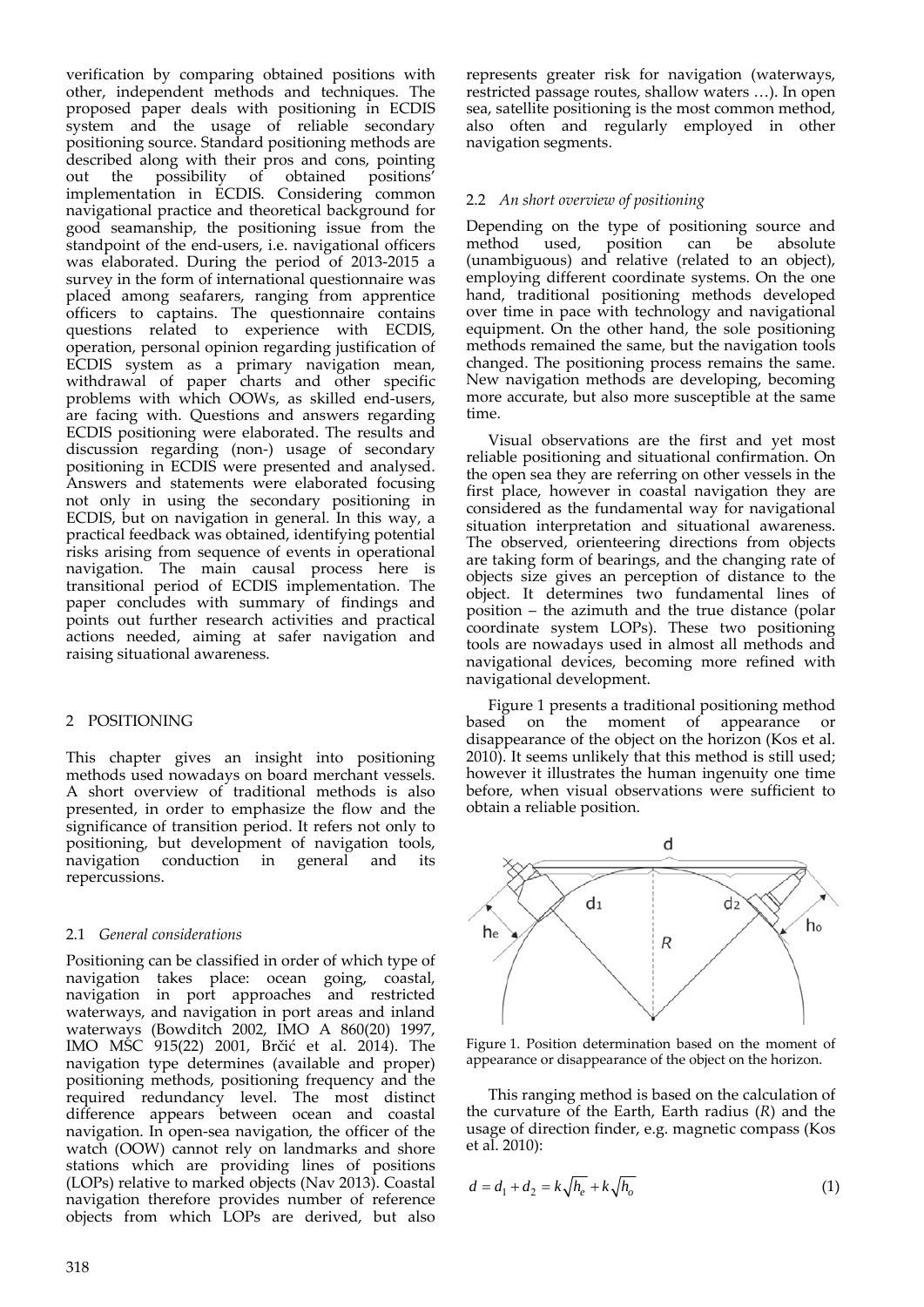where *d* = distance to object in (NM); *he* = height of the eye of the observer;  $h_0$  = height of the observed object; and  $k = constant$  calculated from the Earth's mean radius and distance conversion in nautical miles, *k* = 1.9274.

Since the sea horizon is greater than geometric, it can be stated that  $k = 2$ . This leads to final distance determination (Kos et al. 2010):

$$
d \cong 2\left(\sqrt{h_e} + \sqrt{h_o}\right) \tag{2}
$$

Although aged, described positioning method provides the navigator with azimuth (direction line) and distance (circle), the same lines of position on which contemporary coastal navigation relies on.

One of the first and sustained positioning methods is Dead Reckoning (DR). In this method, a known position is advanced on the basis of vessel's course and distance prevailed regarding vessel's speed. This method can be employed always, under condition that there is one known position, known course and known speed of the vessel. DR method developed from manual plotting on navigational charts to sophisticated methods embedded in navigational devices, by employing various differential and other algorithms. It can provide reasonable accuracy, however it becomes fairly inaccurate over time (Nav 2013). An Estimated Position (EP) can be viewed as DR upgrade, where outer effects on vessel's course and speed are taken into consideration (e.g. set and drift and other leeway effects), providing corrected Course Over Ground (COG) and Speed Over Ground (SOG) (Nav 2013, Bowditch 2002).

Celestial navigation positioning methods are not reliant on any electronic systems, and the position in due accuracy (≤1 NM) can be obtained by using the sextant, compass and nautical almanac solely. Lines of position (azimuth and distances again) are derived by known locations and movements of celestial bodies – stars, planets – which are acting as reference objects. Astronomical positioning methods are still valid check in open sea navigation. However, with the rise of new technologies and real-time positioning, there appears a possibility that these methods will slowly go into oblivion. The number of vessels where sextant is not anymore obliged increases, distancing celestial navigation methods from the common usage.

Radar represents an enhanced eye of the navigator, providing visibility in different parts of the frequency spectrum. Vessel's position can be obtained in several ways. LOPs from reference objects can be derived thus manually providing the position. In an automated way (Echo Reference ‐ ER), the reliable object in vessel's vicinity can be used, providing vessel's continuous position relative to the object. Radar is autonomous device, meaning that it is not dependent on any other source except electricity. Even in the case of connected sources failure (e.g. heading and speed sources) it can be used with satisfying positional accuracy (e.g. in Relative Motion mode and Head Up oriented). Radar positioning is confined to coastal navigation, while in open sea remains a primary collision avoidance tool.

As for (and not only) ocean navigation, satellite positioning provides the navigator continuous service of positioning, navigation and velocity determination, as well as time standard service provision (Parkinson & Spilker, Jr. 1996, IS‐GPS 2013). Among all GNSSs, the Global Positioning System (GPS) is most used, fully operable system. Satellite navigation is embedded in various systems which are based on its services. In relevant navigational equipment, such as Automatic Identification System (AIS) and ECDIS, GPS not only provides its services, but acts as an integrated part. With the development of multi‐frequency satellite receivers (either employing several dedicated frequencies from one GNSS system, or employing various GNSS system's frequencies) and local and global differential services, satellite positioning services are reaching great levels of accuracy and reliability; however they are, as any other system, susceptible and vulnerable to effects of number of external causes (Chapter 5).

A number of supplementary positioning and situational methods can be used in order to obtain a position and interpret navigational situation. Some of them can be used as direct positioning means (e.g. Inertial Navigation Systems, or hyperbolic navigation systems where available) while other are used as complementary navigation tools (e.g. Echo Sounders).

This short positioning overview was given in order to present the choices and possibilities OOW can employ in order to obtain a position, but what is more important, to provide the OOW with supplementary positioning means in redundancy terms. Emphasizing the need for secondary positioning source, every position has to be double checked or multi checked. Moreover, theoretical knowledge of positional error and uncertainty areas is essential.

## 3 ECDIS

ECDIS system units can be divided in hardware and software components, uninterruptable power supply, official/updated databases (electronic charts) and required sensor ports for mandatory and additional navigation and aiding devices (IMO MSC 232(82) 2006, IMO A 817(19) 1995). These devices in ECDIS context act as a sensors, and they are not treated as standalone devices anymore. This is important fact. Once the regulated requirements are fulfilled (SOLAS 1974, IMO MSC 232(82), IMO A 817(19), IMO A 694(17), IMO MSC 191(79), IHO SP S‐66 2010, IMO SN/Circ. 248), the system can be '…*accepted as complying with the up‐to‐date chart*'. This fact determines further way of understanding and conception of ECDIS as a primary navigation mean, but entails number of consequences.

## 3.1 *General review*

According to (IMO MSC. 232(82), IMO A. 817(19) 1995) performance standards, at least three mandatory devices should be connected in ECDIS;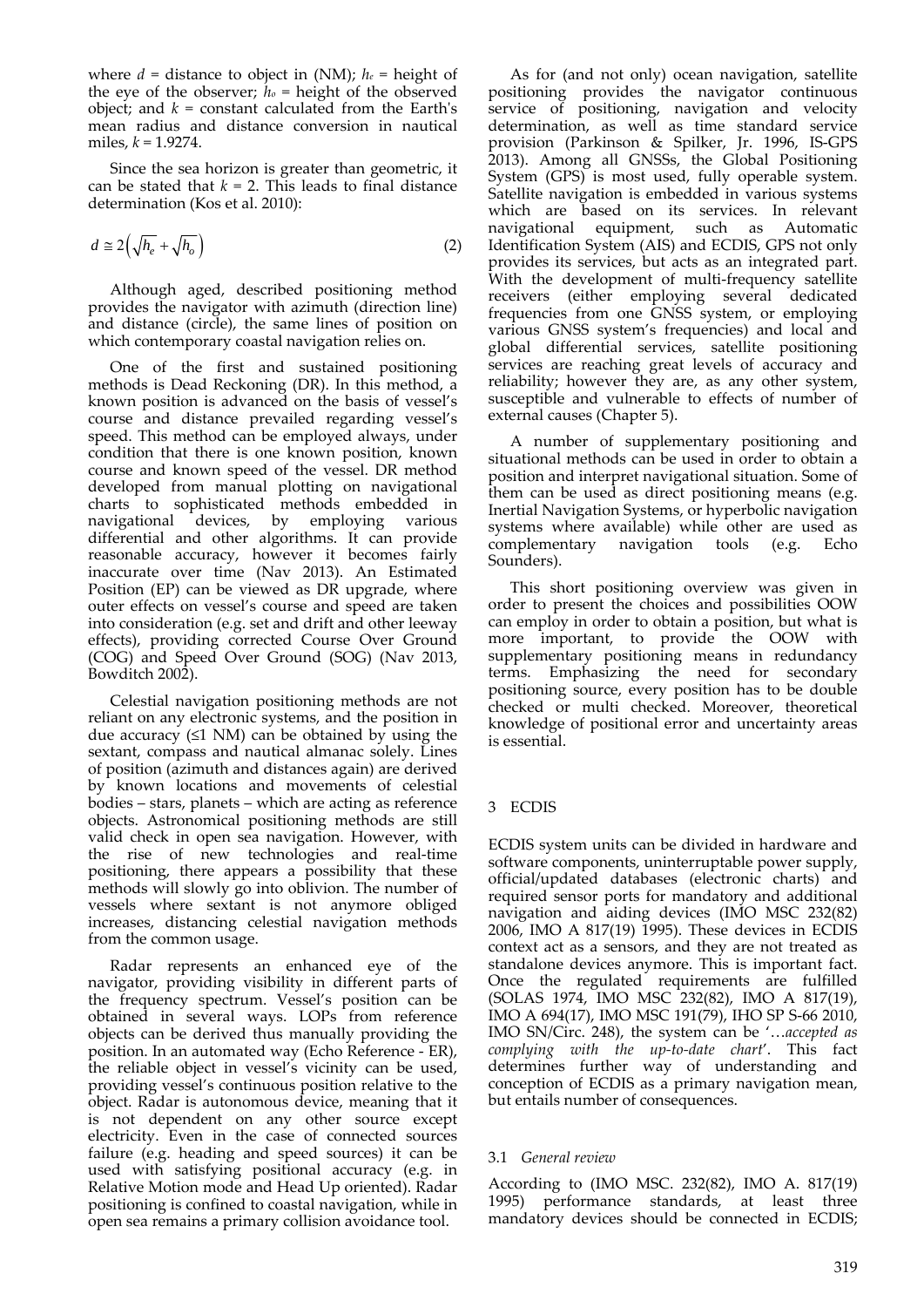positioning, heading and speed source. These sensors are needed for ECDIS to reach its full operability. Today, those are (most commonly): satellite navigation receiver (SNR) (ship's position fixing system, mainly GPS receiver), a gyro compass, and a speed and distance measuring device, although certain variations are possible. In case of two or more independent ECDIS systems on board vessels, at least one positioning system per ECDIS unit should be provided (IMO MSC 232(82) 2006). Independent ECDIS systems as a topic will not be elaborated further, but other means of positional redundancy inside sole system.

## 3.2 *Position determination and transfer*

The SNR GPS acts as an integrated part of the system. It is embedded in the ECDIS as well as in position interpretation on Electronic Navigational Charts (ENCs), which are produced in the same reference frame (MSC 232(82), NIMA 2000, IHO SP‐ 66 2010), providing continuous display of vessel's position. In most of ECDIS equipment there are other dedicated sensor ports in order to connect other positioning sources; second SNR or other. Here, the most popular candidate is the Loran hyperbolic system. Although these systems were abandoned with the rise of satellite navigation, there are indications that improved Loran (*e‐Loran*/*e‐Chayka*) will take place increasingly. Several Loran chains are operating worldwide ( $\overrightarrow{NP}$  282 2014). The reasons of re‐commissioning of hyperbolic systems are either positioning redundancy back‐up as well as security reasons (Brčić et al. 2014). However, the Loran global network is far from fully operational.

Besides heading (HDG) and speed through water (STW) information, speed and distance measuring equipment (SDME) and gyro compass data inputs are enabling the DR automated position calculation in ECDIS. In addition with external sensors which are determining vessel's drift, leeway and steering errors (Bowditch 2002) an EP positioning method is enabled, improving the DR technique. DR/EP method is quite reliable over short periods, and they have to be corrected regularly. However, this implementation in ECDIS can be poor, depending on specific ECDIS manufacturer (Nav 2013, Norris 2010).

The position in ECDIS can be obtained and maintained relative to reference objects in the vessel's (restricted) vicinity, using the Echo Reference (ER) method. It can be employed by using the radar objects (overlaid on ENC), or by employing ECDIS radar functions – Radar Integrated Board (RIB) (Weintrit 2009). Although more reliable than EP/DR method, it suffers from several deficiencies: the possibility of selection of proper object is not always the case, and the time and the usage of reference object is limited on the vicinity to the specific object, i.e. vessel's movement. Moreover, there appears the possibility of skipping between objects.

Another possible positioning technique in ECDIS is a manual input of lines of positions (LOPs) from outer sources. It refers primarily on radar derived LOPs. Since entered manually, LOPs can be derived by all available navigational equipment means. Thus,

any of methods providing desired lines of position can be used; however it is hardly ever the case.

#### 3.3 *Display and plotting of positions on ENCs*

Current ECDIS systems are allowing for several possibilities of plotting positions on the ENC. Once predetermined, the positions are always present. SNR GPS derived positions are continuously displayed on chart. By using track options, they can also be presented as trajectories showing vessel's past movement. The same is possible with positions obtained with the secondary positioning, whatever the source. However, the secondary positioning source option has to be defined in the system and associated as the source which will provide the position and track. The system will alert the user in the case of positioning source error or unavailability. However, if the primary positioning source fails, and there is no secondary positioning source defined, the chart will freeze and it will become useless. Depending on the appearance of system's alarm, the time span between failure and OOW's awareness can be significant. Figure 2 presents an example of ENC primary and secondary position plots and corresponding tracks.



Figure 2. Own ship track display presented with Transas© Navi‐Sailor 4000 ECDIS System on ENC chart. Black dotted (straight) lines represent vessel's position and past track from the primary positioning source, with the secondary positioning display marked in blue.

Position from outer source can be plotted manually in two ways: by using the manual option (depending on the ECDIS model and function availability), or by using predefined maps overlaid on ENC (additional layers). Usually, this function is often used to actuate the usually inactive raster chart to a certain degree, when ECDIS operates in Raster Chart Display System Mode (RCDS).

So far, four position types are possible to plot on ENCs. Each of positions has its own accuracy and uncertainty area and a level of reliability. That is why sole position is inadequate for safe navigation, and the positioning redundancy is essential. One has to always check and compare as many positions from various sources as available. Moreover, the navigator has to know the reliability and performance of each positioning source and the accuracy on which he can count on, as well as to choose proper positioning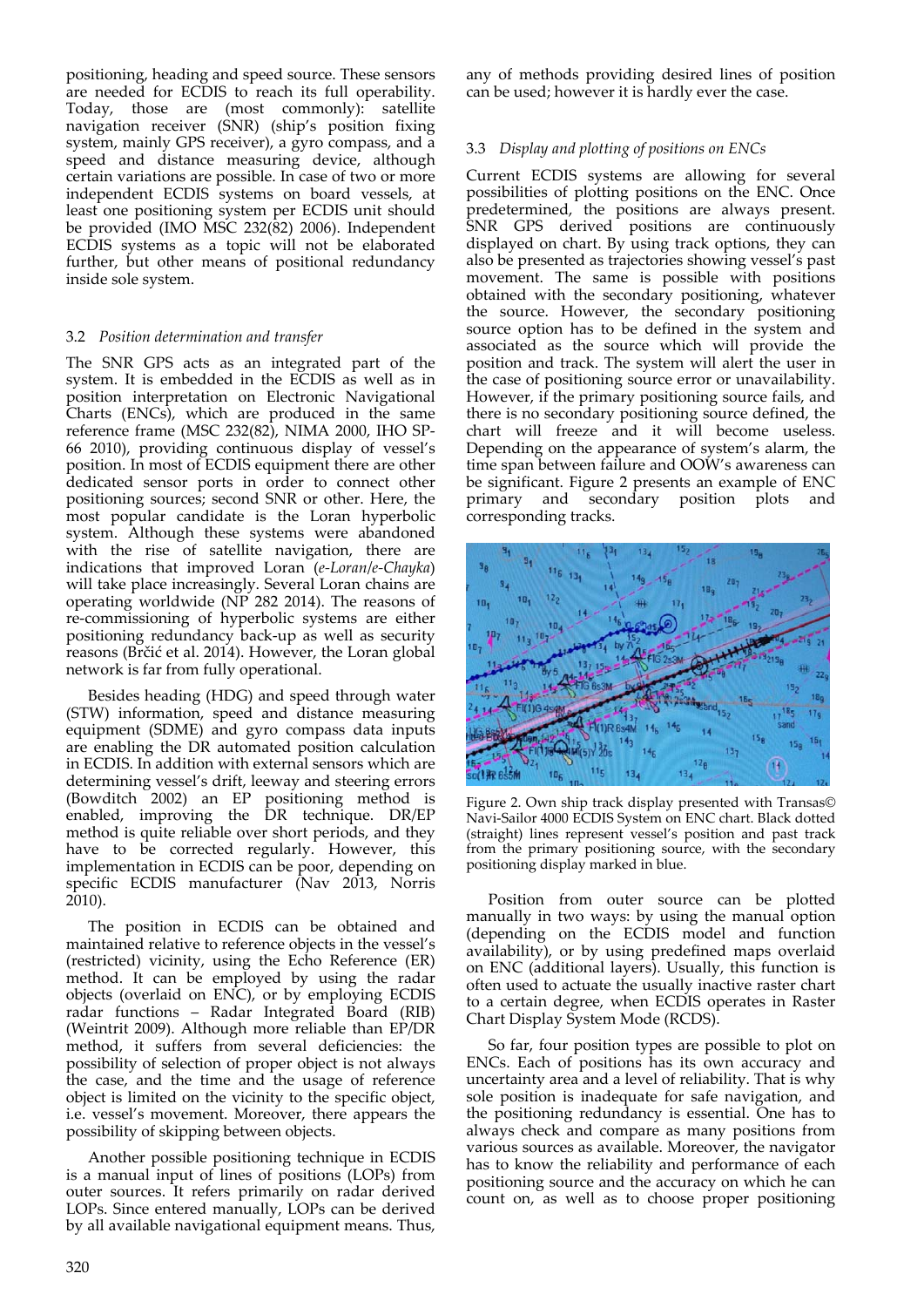method depending on navigation type which is taking place.

To the date, positioning was defined clearly and proven methods have been employed over the years. However, with the rise of paperless ships, the navigation tools and, in a way, methods are changing, becoming automated, implying certain knowledge adopted. It is essential to ensure that all operational and functional issues have been clarified, understood and handled properly. At the half time of the transitional period from paper charts to digital cartography, the aim of this research was to receive a practical feedback about the ECDIS positioning topic. A survey has been conducted asking answers from truly engaged end‐users – navigational officers, which are experiencing the transitional change.

## 4 THE SURVEY

The survey firstly emerged as questionnaire to seafarers which are attending the Merchant Navy Certification Courses at the Faculty of Maritime Studies in Rijeka, Croatia. The aim of the questionnaire was the assignment of attendees in ECDIS simulator working groups, depending on their experience and familiarization level. The questionnaire internationally spread on ECDIS Course attendees in order to choose the proper level of exercises, besides those regulated with the ECDIS Model Course (IMO MC 1.27 2010). New questions raised in the questionnaire, regarding not only pure ECDIS topic, but also general and specific navigational questions. The final result (so far) was the comprehensive survey, spread among international shipping companies, achieving concrete opinions from navigational officers on global basis. The survey yielded an international character, comprising the period of 2013/2015. The initial motivation developed and became a wish for the improvement – to gain an insight in current knowledge not only on the good seamanship behaviour, but the response of seamen on transition and its reflection on navigation officers.

#### 4.1 *A questionnaire overview*

The questionnaire is entitled: *'ECDIS Survey Analyses: Experience, Handling and Opinion'*, or *ECDIS EHO*. Among total number of 24 questions, and besides general questions (years of experience, rank…), the following questions were elaborated:

- 1 Does your job description include working with ECDIS/ECS system?
- 2 In accordance with the SOLAS Convention and the ECDIS mandatory regulations, what is the current status on your vessel?
	- Possession of paper navigation charts solely;
	- Possession of one official ECDIS system and appropriate folio of paper charts;
	- Possession of two or more independent official ECDIS system, meeting the requirements for paperless vessels;
	- Other  $\rule{1em}{0.15mm}$
- 3 Is the ECDIS system used as the primary means of navigation on your vessel?
- In the system, do you use the setting related to secondary positioning source? If YES, please state which one.

#### 4.2 *The respondents*

The questionnaire was targeted to seafarers for whom the ECDIS term is not unfamiliar and the usage of ECDIS is expected. Thus, the profile of respondents comprises present and future navigation officers entirely. The Officers are affiliated to global shipping companies, sailing on vessels ranging from DP Offshore vessels, large cruisers to merchant navy vessels. The survey was completed by 123 participants: Captains (41), 1<sup>st</sup> Officers (30), 2<sup>nd</sup> Officers (24), 3rd Officers (5), Apprentice officers (5), Senior Dynamic Positioning (SDPO) Officers (2), staff captains (2) and undefined rankings (14).

Undefined rankings comprise all of the mentioned ranks including harbour pilots, port captains and port inspectors. The seamanship experience among respondents varies between 12 months and 41 years.

## 4.3 *Analyses and results*

Total number of 87 of respondents (71%) is forming a part of the navigational watch (Question No.1), or their work description encompasses ECDIS handling, respectively.

Answers regarding current ECDIS status onboard (Question No.2) are presented in Table 1.

Table 1. Summary of answers regarding current ECDIS status on board vessels \_\_\_\_\_\_\_\_\_\_\_\_\_\_\_\_\_\_\_\_\_\_\_\_\_\_\_\_\_\_\_\_\_\_\_\_\_\_\_\_\_\_\_\_\_\_\_

In accordance with the SOLAS Convention and the ECDIS mandatory regulations, what is the current status on your vessel? \_\_\_\_\_\_\_\_\_\_\_\_\_\_\_\_\_\_\_\_\_\_\_\_\_\_\_\_\_\_\_\_\_\_\_\_\_\_\_\_\_\_\_\_\_\_\_

| <b>Status</b>                    | No. of answers |
|----------------------------------|----------------|
| Paper charts only                | 31             |
| One ECDIS & ACF                  | 44             |
| Paperless requirements fulfilled | 19             |
| Other                            | 29             |
| <b>TOTAL</b>                     | 123            |

In order to achieve answers from officers to whom the questionnaire was dedicated, the respondents which answered *a)* (possession of paper charts only) were eliminated from further analyses. Their answers will be discussed later.

The most common case (36%) was the possession of one official ECDIS system and one Appropriate Chart Folio (ACF) (*answer b*). As for option *c)*, where there was no requirement for mandatory carriage of paper charts, the answers can be further divided in two cases: *i)* Paper charts not required but present; and *ii)* Truly paperless vessels with two or more independent ECDISs. Looking at the time span of obtained and fulfilled questionnaires, the paperless scenario becomes more common as the time goes by and, as expected, paperless transition increasingly takes place on board vessels. The Figure 3 shows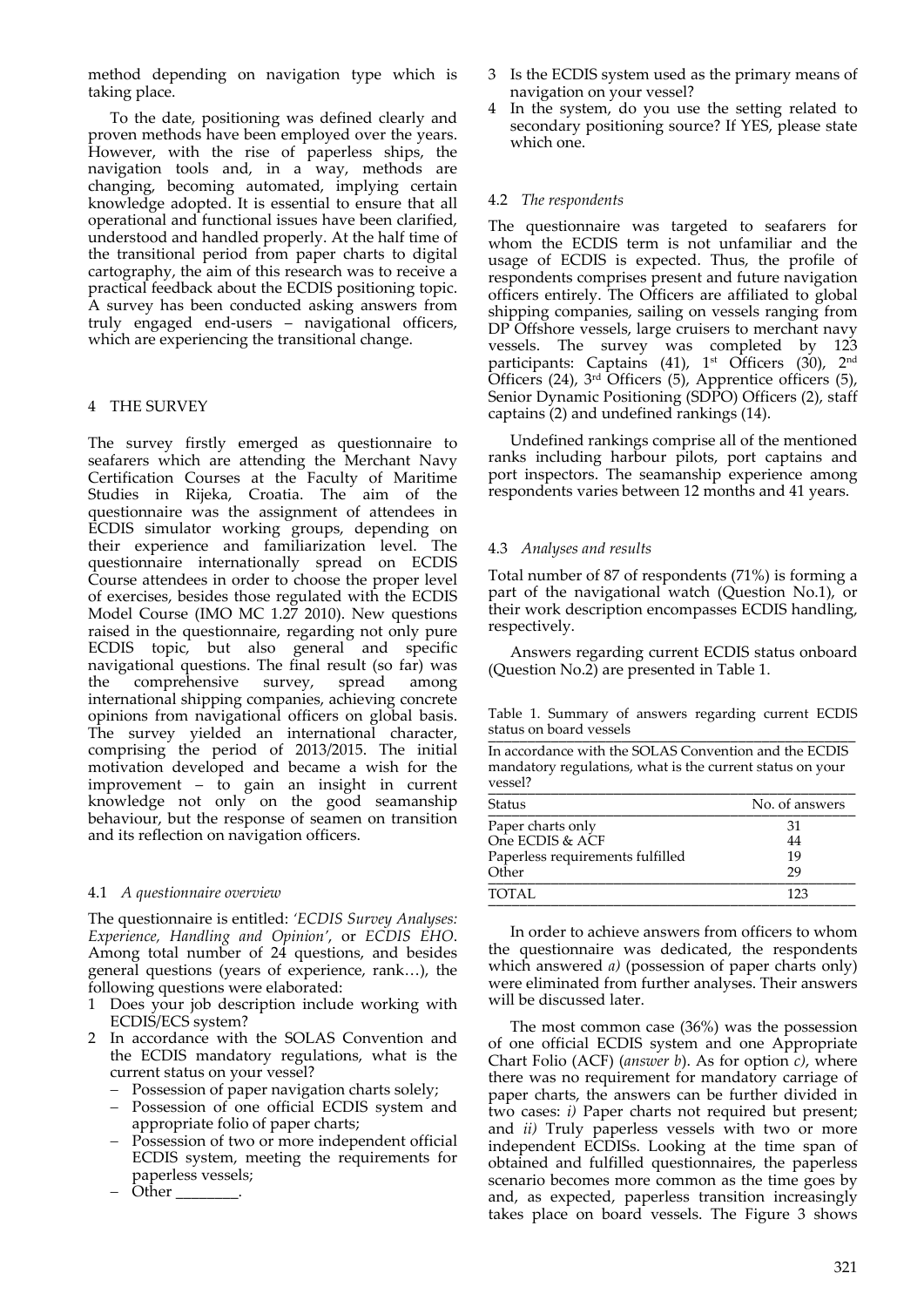graphical presentation of noted scenarios regarding ECDIS and paper charts carriage requirements.



Figure 3. Noted scenarios regarding ECDIS status on board vessels.

The last possible answer (*option d*) refers to specific cases on board vessels, where various configurations were noted, mainly *ECDIS as a training system only* (*'not to be used for navigation'*); *ECS systems on board*; *RCDS system and ACF*, *unofficial ECDIS on board*, and *ECDIS and RCDS on board with and/or without ACF*.

Table 2. summarizes answers to Question 3.

Table 2. Summary of answers regarding ECDIS as a primary navigation mean

Is the ECDIS system used as the primary means of navigation on your vessel?

| Answer | No. of answers |
|--------|----------------|
| Yes    |                |
| No     |                |
| TOTAL  |                |

This question determines further quantity of respondent numbers which will be additionally elaborated. The final question (Question No. 4):

*In the ECDIS system, do you use the setting related to secondary positioning source? If YES, please state which one,*

presents the backbone of the proposed research. Answers were considered implying that  $i$ ) there is ECDIS system present on board (omitting case *a)* from Question No.2), *ii)* ECDIS is used as a primary navigational mean, and *iii)* there are several systems on board in case of paperless vessels.

The analysis excluded seamen not forming part of the navigational watch (apprentice officers, port captains and pilots), which resulted in total number of 84 answers. The conditional respondents' profile, now ECDIS operators solely, is presented in Table 3 and Figure 4, respectively.

Table 3. Profile of respondents as ECDIS operators

| Rank                    | Number |
|-------------------------|--------|
| Master                  | 24     |
| 1 <sup>st</sup> Officer | 24     |
| 2 <sup>nd</sup> Officer | 23     |
| 3rd Officer             | 5      |
| <b>Staff Captain</b>    | 2      |
| <b>SDPO</b>             | 2      |
| Undefined               | 4      |
| <b>TOTAL</b>            | 84     |



Figure 4. Profile of respondents as ECDIS operators.

Answers on Question 4 are summarized in Table 4.

Table 4. Summary of answers regarding SPS usage

In the system, do you use the setting related to secondary positioning source? If YES, please state which one.

| SPS usage    | Answer |
|--------------|--------|
| Yes          | 16     |
| No           | 42     |
| N/A          | 26     |
| <b>TOTAL</b> | 84     |
|              |        |

The share of specific answers (*Yes*, *No* and *Not Applicable*) is graphically illustrated on Figure 5.

# Usage of secondary positioning source



Figure 5. Answers regarding the usage of the secondary positioning source in ECDIS.

When asked which positioning source is used as a secondary (implying affirmative answer), respondents mostly (69%) answered GPS/DGPS system. The remaining percentage refers to Dead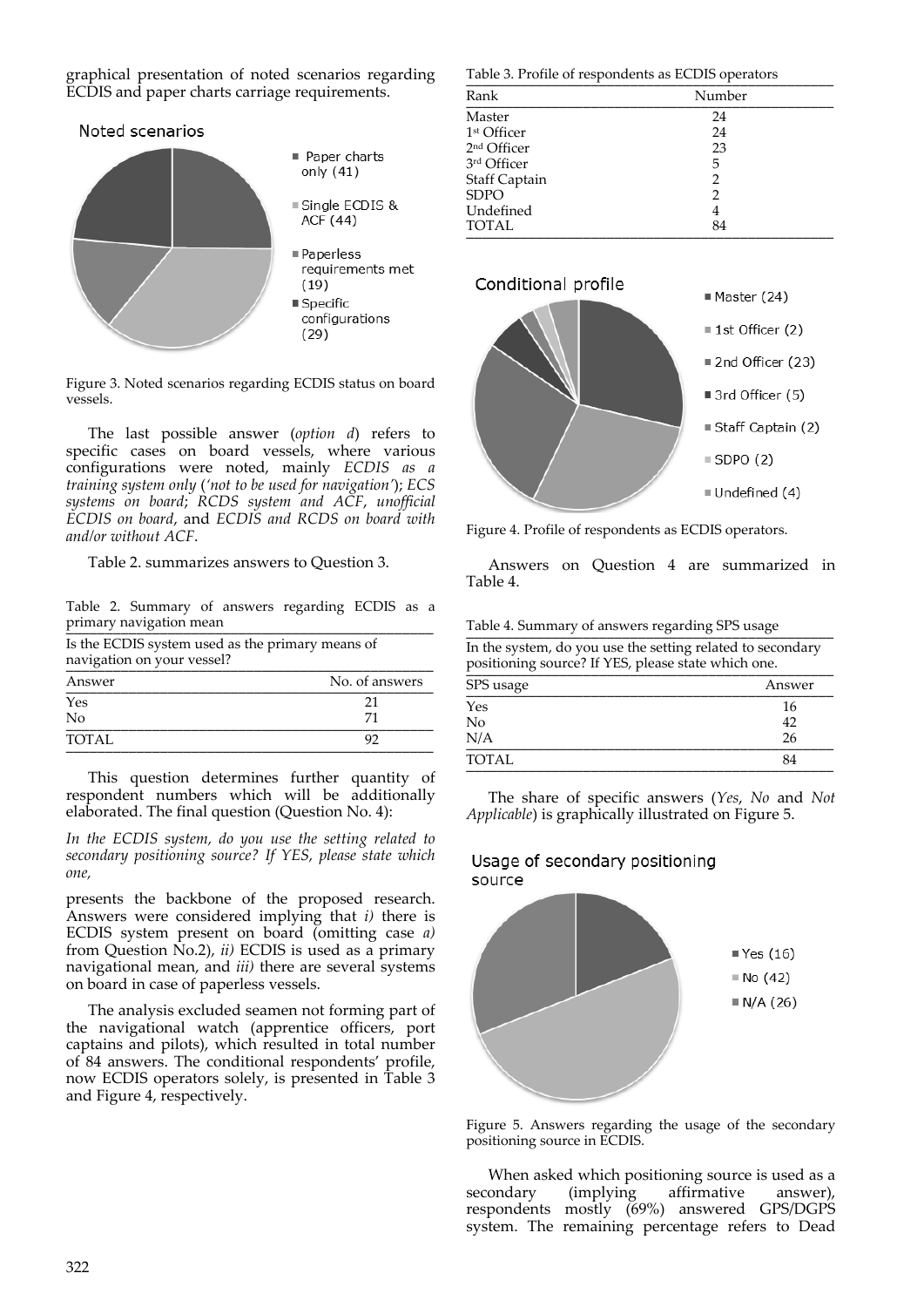Reckoning (19%), or the column remained blank. As for the N/A answer, it can be interpreted in several ways. One of the acceptable explanations is that either  $i$ ) the respondents did not know the meaning of the question (even if SPS is used), or *ii)* they left the blank column instead of negative answer.

In cases where ECDIS appears as a primary navigation mean (19 in total), 7 respondents (37%) are using the SPS option, for 1 respondent (representing 5% of the total amount) the question is not applicable, and 11 respondents does not use any of the secondary positioning options in the system, making 58% of total respondent number.

# 5 DISCUSSION

In Chapter 2 (*Positioning*) and Chapter 3 (*ECDIS*), the tendency was to emphasize the importance of positioning redundancy in order to monitor the primary position of the vessel. Several ways and methods were presented. The possibilities of positioning in ECDIS system were also described. The aim of theoretical background overview was to emphasize the need and the possibilities of using proper, reliable positioning technique as a secondary positioning source in ECDIS system. Obtained (simultaneous) positions will never match perfectly, however one (OOW) should know the uncertainty area of each position method, as well as which factors are influencing the accuracy and reliability of derived position. Again, it is essential for the OOW to employ as far of the methods as he can (in due time). The core question was: what is the proper replacement for well‐known and well‐used GPS? The question was placed among the navigational officers as a part of the survey.

Considerable number of respondents (50%) does not use the secondary positioning at all. Moreover, it refers even to larger amount (58%) to respondents which are sailing on ECDIS approved vessels. As for SPS confirmative usage, it is frequently the satellite navigation receiver.

Here, drawing conclusions has to be made with caution. Seamen who are sailing on non‐ECDIS vessels, or the system is not yet familiar on board, have a different approach and a different look at the stated problem. In a way, it can be considered as normal. Traditional methods are implying (simultaneous) combination of two or more independent systems for obtaining position, and the redundancy is covered in this way. However, with the rise of ECDIS mandatory implementation and paperless vessels, significant issues can occur. There appears the risk that the transition from paper charts and traditional navigation methods electronic navigation means will find the seamen unprepared. It specifically refers to officers which are not familiar with the system as their younger colleagues (Weintrit & Stawicky 2008, IMO MC 1.27 2010, Edmonds 2007).

A representative of GNSS family, the GPS system, is nowadays taken for granted. According to questionnaire results, respondents are using second GPS receiver as a positioning back‐up, among those who are using SPS at all. It is quite logical that two SNR receivers will be used as primary and secondary positioning sources. However, whether it is about two or more GPS receivers, they are based on the same positioning technique, meaning that they are susceptible and vulnerable to common error causes. The same cause will degrade or disable all of the receivers.

There appears proportionality between the sophistication level of provided services and satellite navigation systems' sensitivity to external influences. It is particularly pronounced when navigational equipment (ECDIS, AIS, LRIT) relies and depends on the same basic technology. As for GPS, the error cause can be divided into a number of components, whose description would exceed the paper page limit. From the sea navigation context, the errors can be divided in three main categories: *i)* errors resulting by natural causes, *ii)* those which are a consequence of intentional interference and *iii)* system errors related to integration characteristics (e.g. Integrated Navigation System (INS) linkage failures) (Kos et al. 2013, Norris 2010, Parkinson & Spilker, Jr. 1996).

GPS is not an autonomous system. Its functionality and performance depends on number of outer factors on which navigator have no influence at all. At contrary, radar will serve its purpose even when no outer device is connected in it. That is why radar presents a basic navigational aid in coastal navigation, as well as in collision avoidance. In combination with ECDIS, radar overlay image acts as a reliable supplement on the ENC; however it is not yet recognized as such.

It is important to know and to be aware the existence of all these possible error sources, to mitigate them as much as possible, and if not possible, to find adequate (or any) replacement. At these ever‐developing times, augmenting services are increasingly present in sea navigation as well (e.g. DGPS and SBAS services) (IMO MSC.114 (73) 2000). The International Maritime Organization has recognized the potential of other satellite navigation systems besides GPS (IMO MSC.379 (93) 2014, IMO MSC.233 (82) 2006, IMO MSC.915 (22) 2001, IMO MSC.113 (73) 2000, IMO A.860 (20) 1997), as well as the usage of combined satellite receivers onboard vessels (IMO MSC.115 (73) 2000). It leads to improvement of integrity and reliance, but also to complacency. It is important in this, still initial transitional stage, to *know* and to be aware of potential risks and dangers. And that is *the gist* of proposed research: to mitigate lack of knowledge with proper actions, and to ease in most efficient manner the forthcoming changes. As Dr. Andy Norris wrote in his book (Norris 2008): *'…in future integrated navigation systems, GPSs and gyro‐compasses will be only black boxes hidden somewhere in the interior of the bridge'*. This statement says a lot, but also implies a lot. Satellite navigation systems became an inevitable part of navigational bridges. The navigator does not have to employ old, slow positioning methods, given that he has final, *perfect*, continuous position plot on the *chart screen*. Or does he?

The conducted survey initiated number of unwritten questions. Several issues were identified, and they can be summarized as follows: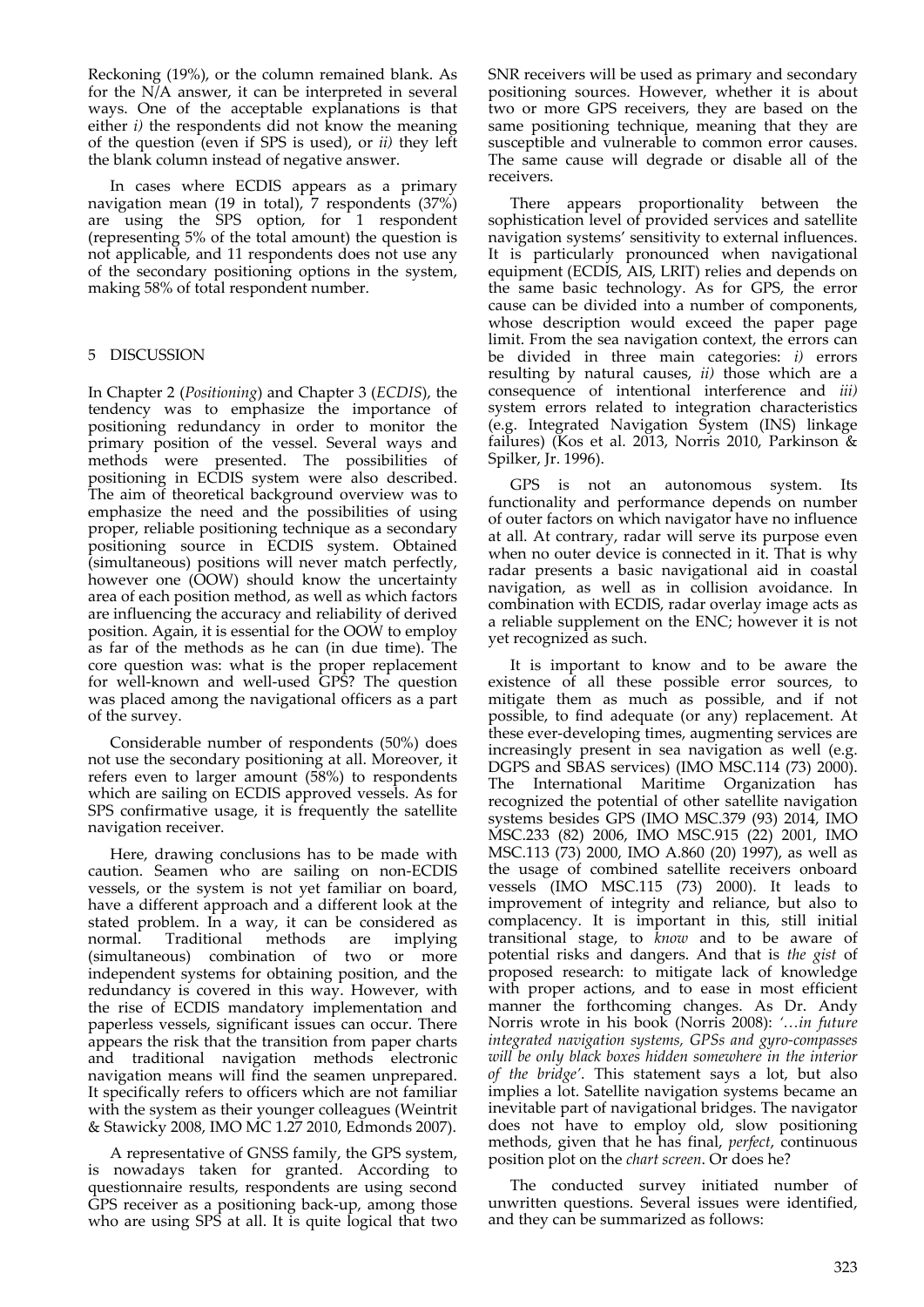- Non‐usage of ECDIS secondary positioning source,
- Over‐reliance on technology, and
- Issues arising from transition period.

Taking identified issues in consideration, an unwanted sequence of events can appear. Transitional issues (paper‐ to paperless) and improper usage of the ECDIS system (presented on the SPS example) can give rise to events and actions with unwanted manifestation. Lack of education and practice appears as a main reason for ignorance. Indifference appears as a continuation of ignorance, however here the problem has already seriously increased. In combination with human vanity and negligence, the sequence can lead to operational errors, development of unwanted events and finally to real accidents occurrence. The ever-present overreliance on technology and operational systems only enhances this flow and weights the risks (Figure 6).



Figure 6. Sequence of unwanted events.

Several investigation and research reports (MAIB 2012, BSU 2011, BEMAER 2010, BSU 2009, MAIB 2009, NTSB 2007a, NTSB 2007b, Žuškin et al. 2013) demonstrated the share of ECDIS and its inappropriate usage in marine accidents, acting as a direct or indirect cause. The good seamanship and navigational practice may not be doubted; however it is the transition issue for what it counts for.

In order to prevent described events (the unwanted model – Figure 6), there appears a need for concrete actions. By proper handling of vertical components of the model (identified issues) horizontal chain of components can be mitigated to certain extent, and even eliminated. However, it requires fundamental and comprehensive actions to be taken, by engaging different levels of activities.

The activities should reflect on existing problems, developing problems and possible problems which can arise in the future, but which also can be predicted. In order to close this problem circle, several levels of activities have to be employed:

- 1 *Educational activities,* by teaching (regular classes), courses (STCW and other specifications) and discussions with seafarers, raising awareness on the basis of gained knowledge. In this way, the problems can be detected in their beginning;
- 2 *Practical activities,* supplement for education, taken by using available resources as navigational simulators, training vessels, etc.
- 3 *Research activities,* with the aim of preventing problems and maintaining this state. It is probably the hardest level. It comprises thorough research, monitoring, surveys among end‐users, marine accident investigations and analyses, and other feedback methods, implying continuous bidirectional communication.

The final outcome will, of course, depend on individual person. However, in a proposed way the learning model achieve the required level of situational awareness, if looking at such delicate topic. The cornerstone of the model is proper education and its practical confirmation.

## 6 CONCLUSION

The proposed paper deals with usage on secondary positioning inside the ECDIS system, during the beginning of the second half on ECDIS mandatory implementation period. A survey was conducted aiming at insight gain in current situation on board vessels regarding positioning topic, but also navigation conducting in general. The answers from all navigational ranks were analysed and discussed. The findings indicated that the secondary positioning source is not used as it should be, what entails potential risks regarding safety of navigation. As the transition period passes, unsolved problems will only rise in their nature. Paper charts will not disappear, however the number of paperless ECDIS vessels will increase. It requires proper actions to be taken on different educational, practical and preventing levels, in general as well as in subtle means.

The ECDIS EHO survey does not end with this paper. The proposed research presents the basis for further work and described activities. As for the survey, it comprises all of them. The survey is not the research in whole: it acts as a part of it. The larger the future sample of respondents, the more the questionnaire is possible to extend, and to focus on arising problems, which in this way can be detected in their roots. The same applies to education, courses and discussions. This will determine further modification of the survey. Furthermore, different levels of problems can be identified: existing problems, those which are currently developing and problems which will appear in the (near) future.

The question remains: what is the proper secondary positioning source which has to be used in ECDIS system?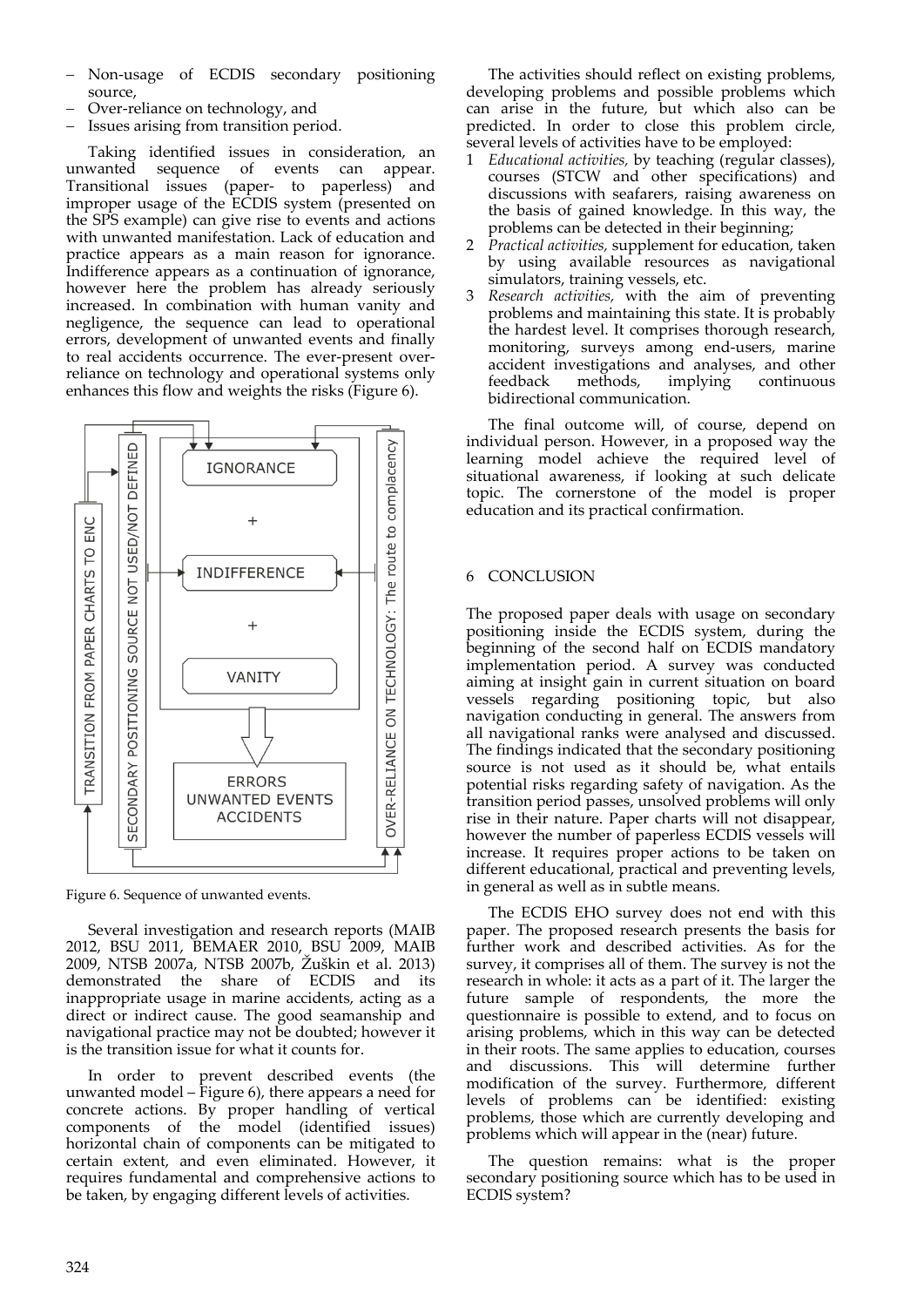The key answer is the proper education and good seamanship. It is not anything new; however it requires thorough and complex actions to obtain it, as for any adoption to new concepts and situations. Aiming to reach a satisfying state of awareness, nothing is more effective than when a person realizes the gravity of the problem alone. And the proper path for recognizing it comes exclusively and only with one's knowledge. Not other's knowledge, but its own.

#### ACKNOWLEDGEMENTS

The presented research was conducted within the project entitled *Research into the Correlation of Maritime Transport Elements in Maritime Traffic: Satellite navigation segment*, supported by the University of Rijeka, Republic of Croatia.

Student assistants with the affiliation to the Faculty of Maritime Studies of University of Rijeka, Croatia, Josip Mohović and David Đurić deserve the praise for their assistance in survey preparation.

The authors are grateful to all the Officers of the navigational watch on their time and they willingness for fulfillment of the questionnaire. Their answers have an immense significance.

#### REFERENCES

- Bowditch, N. & NIMA. 2002. *The American practical navigator*. Arcata: Paradise Cay Publications.
- Brčić, D., Kos, S. & Mohović, Đ. 2014. IMO requirements for navigational equipment. In Mohović, R. & Frančić, V. (eds.), *Vademecum Maritimus*. Rijeka: Faculty of Maritime Studies, University of Rijeka.
- Edmonds, D. 2007. 10 Things They Should have Told You About ECDIS. *TransNav, the International Journal on Marine Navigation and Safety of Sea Transportation 1(1):71‐ 76.*
- Federal Bureau of Maritime Casualty Investigation. 2009. *LT Cortesia Grounding Report*. Available at: http://www.bsu‐bund.de/EN (13.03.2013).
- Federal Bureau of Maritime Casualty Investigation. 2011. *Beluga Revolution Grounding Report*. Available at: http://www.bsu‐bund.de/EN (13.03.2013).
- French Marine Accident Investigation Office. 2010. *Sischem Osprey Stranding Report*. Available at: http://www.beamer‐france.org/index‐en.html (13.03.2013).
- GPS Directorate. 2013. *IS‐GPS‐200H, Navstar GPS Space Segment/Navigation User Interfaces*. Los Angeles: Air Force Base, Systems engineering & Integration.
- International Hydrographic Organization. 2010. IHO Publication S‐66e 1.0, Facts about Electronic Charts and Carriage Requirements, Edition 1.0.0. Monaco: International Hydrographic Bureau.
- International Maritime Organization. 1991. Resolution A.694(17), General requirements for shipborne radio equipment forming part of the Global Maritime Distress and Safety System (GMDSS) and for electronic navigational aids. London: IMO.
- International Maritime Organization. 1995. Resolution A.817(19), Performance standards for Electronic Chart Display and Information Systems (ECDIS). London: IMO.
- International Maritime Organization. 1997. Resolution A.860(20), Maritime policy for a future Global Navigation Satellite Systems (GNSS). London: IMO.
- International Maritime Organization. 2000. Resolution MSC.112(73), Adoption of the revised performance standards for shipborne Global Positioning System (GPS) equipment. London: IMO.
- International Maritime Organization. 2000. Resolution MSC.113(73), Adoption of the revised performance standards for shipborne GLONASS receiver equipment. London: IMO.
- International Maritime Organization. 2000. Resolution MSC.114(73), Adoption of the revised performance standards for shipborne DGPS and DGLONASS maritime radio beacon equipment. London: IMO.
- International Maritime Organization. 2000. Resolution MSC.115(73), Adoption of the revised performance standards for shipborne combined GPS/GLONASS receiver equipment. London: IMO.
- International Maritime Organization. 2001. Resolution Revised Maritime policy and requirements for a future Global Navigation Satellite Systems (GNSS). London: IMO.
- International Maritime Organization. 2004. Circular letter SN/Circ.248, Guidelines for the presentation of navigation‐related symbols, terms and abbreviations. London: IMO.
- International Maritime Organization. 2004. Resolution MSC.191(79), Performance standards for the presentation of navigation‐related information on shipborne navigational displays. London: IMO.
- International Maritime Organization. 2006 Resolution MSC.232(82), Adoption of the revised performance standards for Electronic Chart Display and Information Systems (ECDIS). London: IMO.
- International Maritime Organization. 2006. Resolution MSC.233(82), Adoption of the revised performance standards for shipborne Galileo receiver equipment. London: IMO.
- International Maritime Organization. 2010. Model Course 1.27, Operational use of Electronic Chart Display and Information System. London, UK.
- International Maritime Organization. 2011. International Convention for the Safety of Life at Sea (SOLAS) 1974, with amendments. London: IMO.
- International Maritime Organization. 2014. Resolution MSC.379(93), Performance standards for shipborne Beidou satellite navigation system (BDS) receiver equipment. London: IMO.
- Kos, S., Pušić, D. & Brčić, D. 2013. Protection and Risks of ENC Data Regarding Safety of Navigation. In Weintrit, A. (ed.), *Advances in Marine Navigation*. Leiden: CRC Press.
- Kos, S., Zorović, D. & Vranić, D. 2010. *Terestrička i elektronička navigacija*. Rijeka: Faculty of Maritime Studies, University of Rijeka.
- Marine Accident Investigation Branch. 2009. *Pride of Canterbury Grounding Report*. Available at: http://www.maib.gov.uk/ (17.03.2013).
- Marine Accident Investigation Branch. 2012. *CSL Thames Grounding Report*. Available at: http://www.maib.gov.uk/ (13.03.2013).
- National Transportation Safety Board. 1995. *Royal Majesty Grounding Report*. Available at: http://www.ntsb.gov/ (14.03.2013).
- National Transportation Safety Board. 2007. *Cosco Busan Allision Report*. Available at: http://www.ntsb.gov/ (17.03.2013).
- National Imagery and Mapping Agency. 2000. *World Geodetic System 1984: Its Definition and Relationships with Local Geodetic Systems*. Washington, DC: US DOD.
- Nautical Studies and Maritime Transport Department. 2013. ECDIS Survey Analysis – Experience, Handling and Opinion. Rijeka: Faculty of Maritime Studies, University of Rijeka.